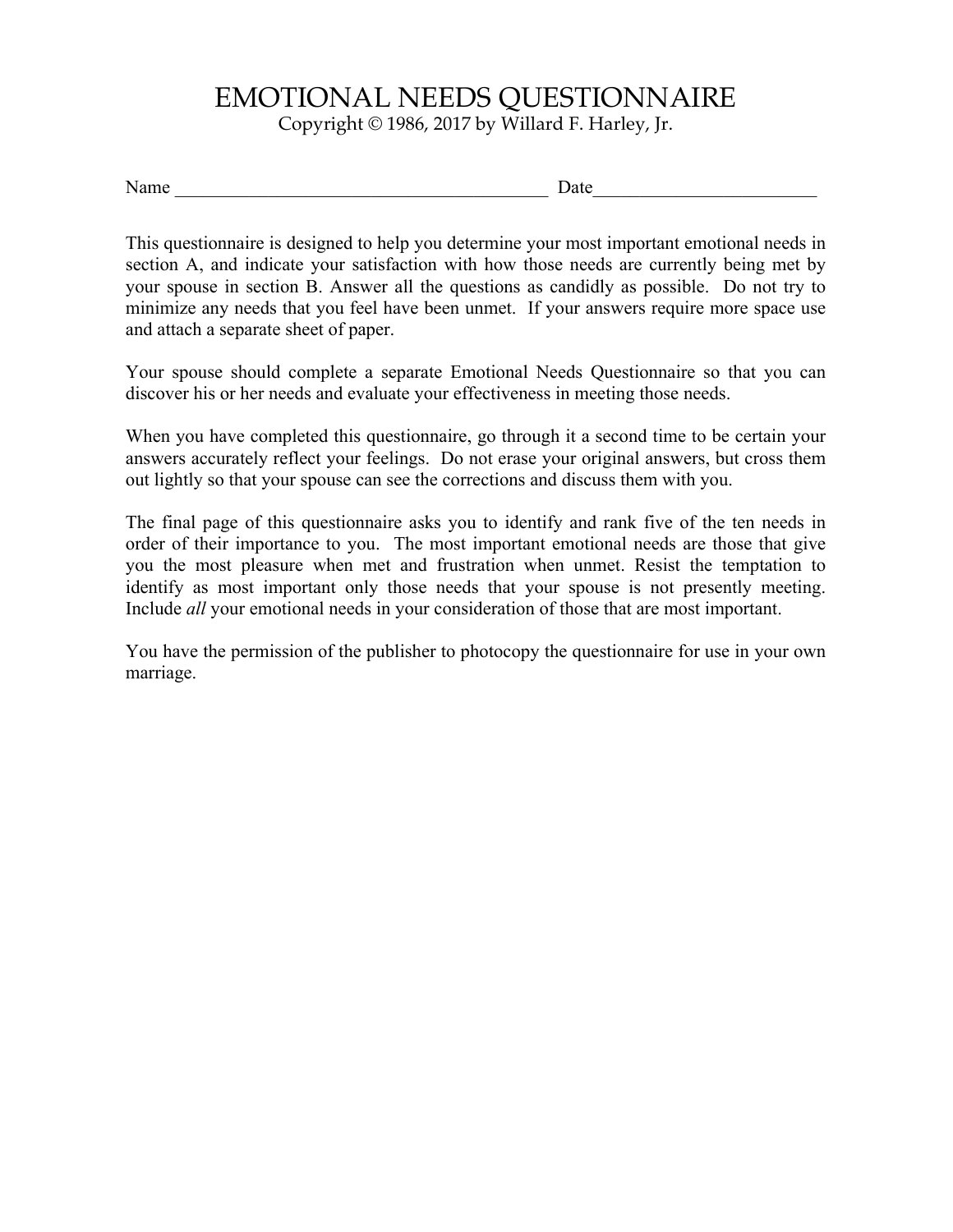- **1. Need for Affection.** A craving to receive nonsexual expressions of care symbolizing security, protection, and comfort, which may include words, cards, gifts, hugs, kisses, and courtesies.
	- **A.** Indicate how much you crave affection by circling the appropriate number.

| I have no need |  | I have a moderate need | I have a great need |  |  |
|----------------|--|------------------------|---------------------|--|--|
| for affection  |  | for affection          | for affection       |  |  |

How often would you like to receive affection?

\_\_\_\_\_\_\_\_\_\_\_\_\_\_\_ (write number) times each day/week/month (circle one).

When you receive affection that often, how do you feel? (Circle the appropriate letter.)

- a. Very happy c. Neither happy nor unhappy
- b. Somewhat happy d. Unhappy to receive affection

When you do not receive affection that often, how do you feel? (Circle the appropriate letter.)

- 
- a. Very unhappy c. Neither happy nor unhappy<br>b. Somewhat unhappy d. Happy not to receive affecti d. Happy not to receive affection
- **B.** Indicate your satisfaction with spouse's affection toward you by circling the appropriate number.

| $\blacksquare$ $\blacktriangle$ | $\overline{z}$ | - 1                        |  |  |                |  |  |
|---------------------------------|----------------|----------------------------|--|--|----------------|--|--|
|                                 |                |                            |  |  |                |  |  |
| I am extremely                  |                | I am neither               |  |  | I am extremely |  |  |
| Dissatisfied                    |                | satisfied nor dissatisfied |  |  | satisfied      |  |  |

My spouse gives me all the affection I need. Yes No

I like the way my spouse gives me affection. Yes No

If your answer is no, in which of the following aspects of affection would you like to see improvement from your spouse? (Circle the letters that apply.)

- a. Words (e.g., "I love you") e. Courtesies
- b. Gifts/Cards/flowers f. Help with problems
- c. Touch (e.g., back rub) g. Tone of voice
- 
- 
- 
- d. Hugs/kisses h. Other
	-

If you circled any of these aspects, explain how your need for affection could be better satisfied in your marriage. What specific aspects of affection are the most meaningful to you? (Use an extra sheet of paper, if necessary.)

 $\mathcal{L}_\mathcal{L} = \mathcal{L}_\mathcal{L} = \mathcal{L}_\mathcal{L} = \mathcal{L}_\mathcal{L} = \mathcal{L}_\mathcal{L} = \mathcal{L}_\mathcal{L} = \mathcal{L}_\mathcal{L} = \mathcal{L}_\mathcal{L} = \mathcal{L}_\mathcal{L} = \mathcal{L}_\mathcal{L} = \mathcal{L}_\mathcal{L} = \mathcal{L}_\mathcal{L} = \mathcal{L}_\mathcal{L} = \mathcal{L}_\mathcal{L} = \mathcal{L}_\mathcal{L} = \mathcal{L}_\mathcal{L} = \mathcal{L}_\mathcal{L}$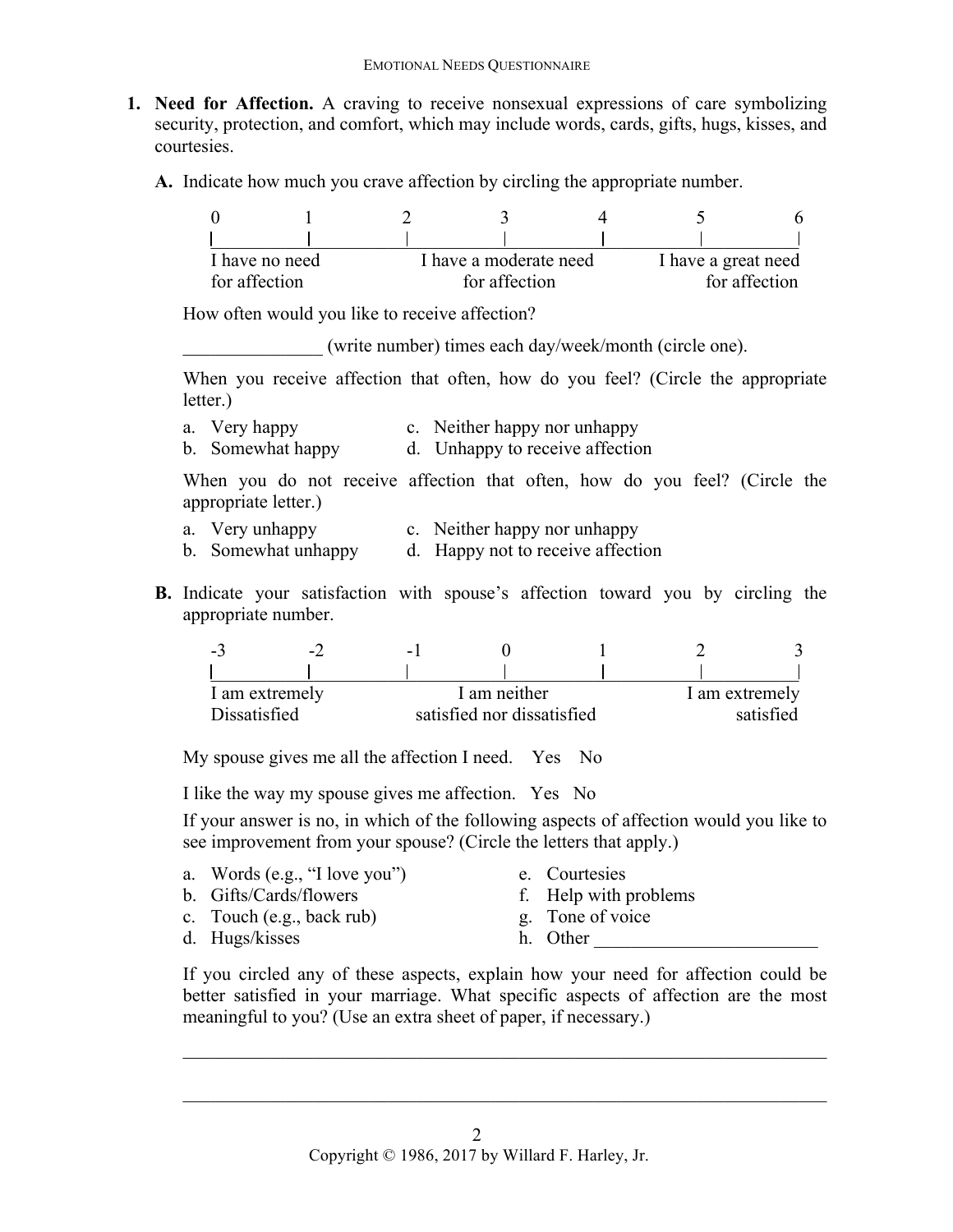## **2. Need for Sexual Fulfillment.** A craving to engage in an enjoyable sexual experience.

**A.** Indicate how much you crave sexual fulfillment by circling the appropriate number.

| I have no need         |  |                        | I have a moderate need |  | I have a great need    |  |  |
|------------------------|--|------------------------|------------------------|--|------------------------|--|--|
| for sexual fulfillment |  | for sexual fulfillment |                        |  | for sexual fulfillment |  |  |

How often would you like to engage in sexual fulfillment?

\_\_\_\_\_\_\_\_\_\_\_\_\_\_\_ (write number) times each day/week/month (circle one).

When you engage in sexual fulfillment that often, how do you feel? (Circle the appropriate letter.)

a. Very happy c. Neither happy nor unhappy b. Somewhat happy d. Unhappy to engage in sexual fulfillment

When you do not engage in sexual fulfillment that often, how do you feel? (Circle the appropriate letter.)

- a. Very unhappy c. Neither happy nor unhappy
- b. Somewhat unhappy d. Happy not to engage in sexual fulfillment
- **B.** Indicate your satisfaction with your spouse's sexual fulfillment with you by circling the appropriate number.

| - 1 | $\overline{\phantom{0}}$ | . . |                            |  |           |                |  |
|-----|--------------------------|-----|----------------------------|--|-----------|----------------|--|
|     |                          |     |                            |  |           |                |  |
|     | I am extremely           |     | I am neither               |  |           | I am extremely |  |
|     | dissatisfied             |     | satisfied nor dissatisfied |  | satisfied |                |  |

My spouse engages in sexual fulfillment with me as often as I need. Yes No

I like the way my spouse engages in sexual fulfillment with me. Yes No

If your answer is no, in which of the following aspects of sexual fulfillment would you like to see improvement with your spouse? (Circle the letters that apply.)

- a. Understand each other's sexual response
- b. Learn to bring out the best of that response in both of us
- c. Create a mutually satisfying and enjoyable sexual experience
- d. Time: \_\_\_\_\_ (write number) minutes for each sexual experience
- e. Other

If you circled any of these aspects, explain how your need for sexual fulfillment could be better satisfied in your marriage. What specific aspects of sexual fulfillment are the most meaningful to you? (Use an extra sheet of paper, if necessary.)

 $\mathcal{L}_\mathcal{L} = \mathcal{L}_\mathcal{L} = \mathcal{L}_\mathcal{L} = \mathcal{L}_\mathcal{L} = \mathcal{L}_\mathcal{L} = \mathcal{L}_\mathcal{L} = \mathcal{L}_\mathcal{L} = \mathcal{L}_\mathcal{L} = \mathcal{L}_\mathcal{L} = \mathcal{L}_\mathcal{L} = \mathcal{L}_\mathcal{L} = \mathcal{L}_\mathcal{L} = \mathcal{L}_\mathcal{L} = \mathcal{L}_\mathcal{L} = \mathcal{L}_\mathcal{L} = \mathcal{L}_\mathcal{L} = \mathcal{L}_\mathcal{L}$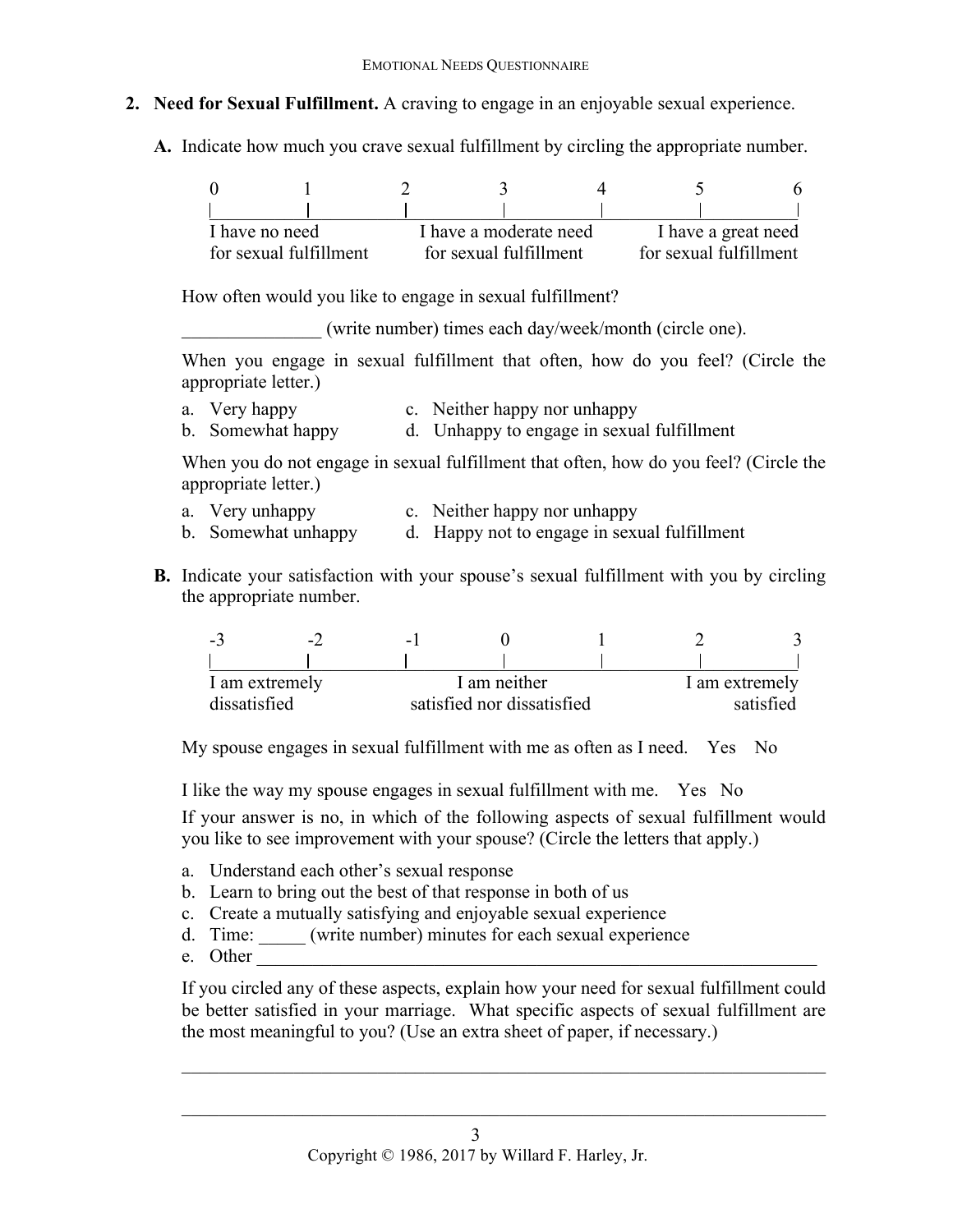- **3. Need for Intimate Conversation.** A craving to share feelings, personal experiences, topics of personal interest, opinions, and plans with another person.
	- **A.** Indicate how much you crave intimate conversation by circling the appropriate number.

| I have a moderate need<br>I have no need |  |  |                  | I have a great need |  |  |
|------------------------------------------|--|--|------------------|---------------------|--|--|
| for conversation                         |  |  | for conversation | for conversation    |  |  |

How often would you like to engage in in intimate conversation?

\_\_\_\_\_\_\_\_\_\_\_\_\_\_\_ (write number) times each day/week/month (circle one).

When you engage in intimate conversation that often, how do you feel? (Circle the appropriate letter.)

- a. Very happy c. Neither happy nor unhappy
- b. Somewhat happy d. Unhappy to engage in intimate conversation

When you do not engage in intimate conversation that often, how do you feel? (Circle the appropriate letter.)

- a. Very unhappy c. Neither happy nor unhappy
- b. Somewhat unhappy d. Happy not to engage in intimate conversation
- **B.** Indicate your satisfaction with your spouse's intimate conversation with you by circling the appropriate number.

| $-1$           | $\overline{\phantom{0}}$ | - 1 |                            |                |  |  |
|----------------|--------------------------|-----|----------------------------|----------------|--|--|
|                |                          |     |                            |                |  |  |
| I am extremely |                          |     | I am neither               | I am extremely |  |  |
| dissatisfied   |                          |     | satisfied nor dissatisfied | satisfied      |  |  |

My spouse engages in intimate conversation with me as often as I need. Yes No

I like the way my spouse engages in intimate conversation with me. Yes No

If your answer is no, in which of the following aspects of intimate conversation would you like to see improvement from your spouse? (Circle the letters that apply.)

- a. Use conversation to get-to-know f. Avoid angry outbursts
- b. Develop interest in favorite topics g. Avoid dwelling on mistakes
- 
- 
- 
- 
- c. Balance conversation h. Time of day for conversation
- d. Give undivided attention i. Amount of time for conversation
- e. Avoid demands and judgments i. Other:
	-

If you circled any of the above, explain how your need for intimate conversation could be better satisfied in your marriage. What specific aspects of intimate conversation are the most meaningful to you? (Use an extra sheet of paper, if necessary.)

 $\mathcal{L}_\mathcal{L} = \mathcal{L}_\mathcal{L} = \mathcal{L}_\mathcal{L} = \mathcal{L}_\mathcal{L} = \mathcal{L}_\mathcal{L} = \mathcal{L}_\mathcal{L} = \mathcal{L}_\mathcal{L} = \mathcal{L}_\mathcal{L} = \mathcal{L}_\mathcal{L} = \mathcal{L}_\mathcal{L} = \mathcal{L}_\mathcal{L} = \mathcal{L}_\mathcal{L} = \mathcal{L}_\mathcal{L} = \mathcal{L}_\mathcal{L} = \mathcal{L}_\mathcal{L} = \mathcal{L}_\mathcal{L} = \mathcal{L}_\mathcal{L}$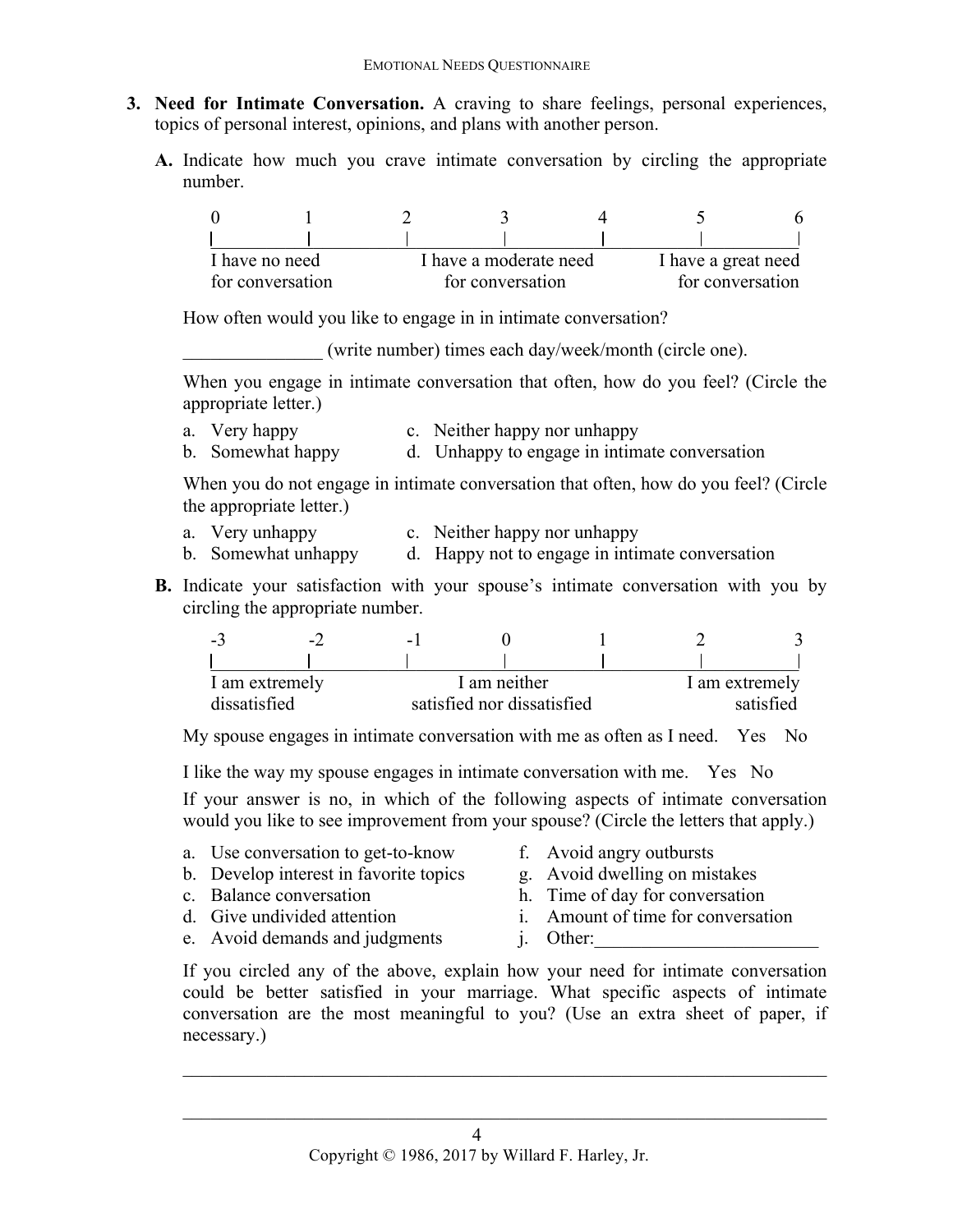- **4. Need for Recreational Companionship.** A craving to engage in recreational activities with at least one other person.
	- **A.** Indicate how much you crave recreational companionship by circling the appropriate number.

|                                          |                                      |  |                     |                  | 6 |  |
|------------------------------------------|--------------------------------------|--|---------------------|------------------|---|--|
|                                          |                                      |  |                     |                  |   |  |
| I have a moderate need<br>I have no need |                                      |  | I have a great need |                  |   |  |
|                                          | for recreational<br>for recreational |  |                     | for recreational |   |  |
| companionship                            |                                      |  | companionship       | companionship    |   |  |

How often do you like to engage in recreational companionship?

\_\_\_\_\_\_\_\_\_\_\_\_\_\_\_ (write number) times each day/week/month (circle one).

When you engage in recreational companionship that often, how do you feel? (Circle the appropriate letter.)

- a. Very happy c. Neither happy nor unhappy
- b. Somewhat happy d. Unhappy to engage in recreational companionship

When you do not engage in recreational companionship that often, how do you feel? (Circle the appropriate letter.)

- a. Very unhappy c. Neither happy nor unhappy
- b. Somewhat unhappy d. Happy not to engage in recreational companionship
- **B.** Indicate your satisfaction with your spouse's recreational companionship with you by circling the appropriate number.

| $-1$           | $\overline{\phantom{0}}$ | - 1 |                            |  |           |                |  |  |
|----------------|--------------------------|-----|----------------------------|--|-----------|----------------|--|--|
|                |                          |     |                            |  |           |                |  |  |
| I am extremely |                          |     | I am neither               |  |           | I am extremely |  |  |
| dissatisfied   |                          |     | satisfied nor dissatisfied |  | satisfied |                |  |  |

My spouse engages in recreational companionship with me as often as I need. Yes No

I like the way my spouse engages in recreational companionship with me. Yes No

If your answer is no, in which of the following aspects of recreational companionship would you like to see improvement from your spouse? (Circle the letters that apply.)

- a. Identify mutually enjoyable recreational activities
- b. Develop proficiency/skill in mutually enjoyable recreational activities
- c. Total Time: (write number) hours each day/week/month (circle one)
- d. Other

If you circled any of the above, explain how your need for recreational companionship could be better satisfied in your marriage. What specific aspects of recreational companionship are the most meaningful to you? (Use an extra sheet of paper, if necessary.)

 $\mathcal{L}_\mathcal{L} = \mathcal{L}_\mathcal{L} = \mathcal{L}_\mathcal{L} = \mathcal{L}_\mathcal{L} = \mathcal{L}_\mathcal{L} = \mathcal{L}_\mathcal{L} = \mathcal{L}_\mathcal{L} = \mathcal{L}_\mathcal{L} = \mathcal{L}_\mathcal{L} = \mathcal{L}_\mathcal{L} = \mathcal{L}_\mathcal{L} = \mathcal{L}_\mathcal{L} = \mathcal{L}_\mathcal{L} = \mathcal{L}_\mathcal{L} = \mathcal{L}_\mathcal{L} = \mathcal{L}_\mathcal{L} = \mathcal{L}_\mathcal{L}$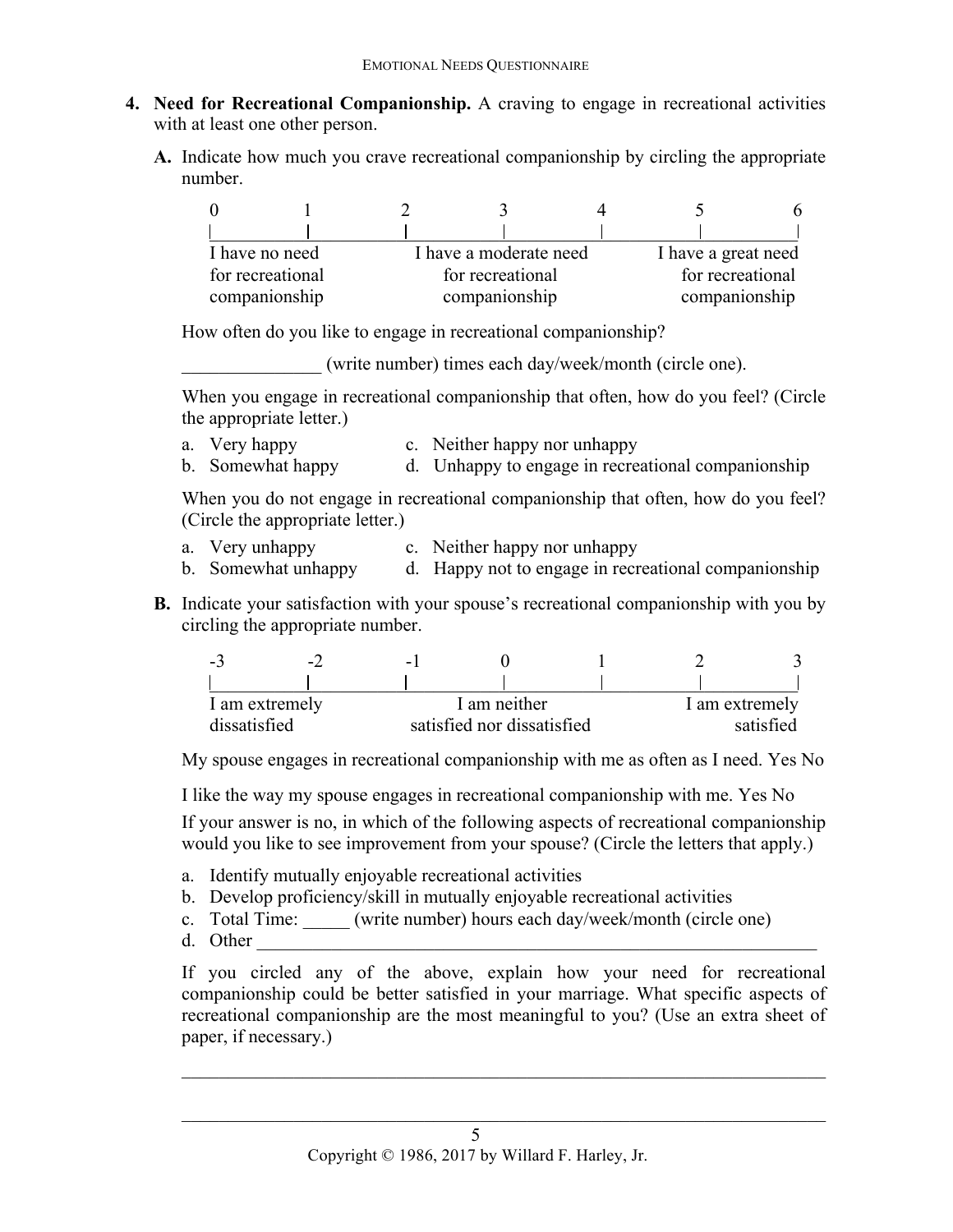- **5. Need for Honesty and Openness.** A craving to receive truthful and frank information from someone about positive and negative feelings, events of the past, daily events and schedule, and plans for the future; not leaving a false impression.
	- **A.** Indicate how much you crave honesty and openness by circling the appropriate number.

| I have no need  |  |  | I have a moderate need |          | I have a great need |  |  |
|-----------------|--|--|------------------------|----------|---------------------|--|--|
| for honesty and |  |  | for honesty and        |          | for honesty and     |  |  |
| openness        |  |  | openness               | openness |                     |  |  |

When someone is honest and open with you, how do you feel? (Circle the appropriate letter.)

a. Very happy c. Neither happy nor unhappy b. Somewhat happy d. Unhappy when someone is honest and open

When someone is not honest and open with you, how do you feel? (Circle the appropriate letter.)

- a. Very unhappy c. Neither happy nor unhappy
- b. Somewhat unhappy d. Happy when someone is not honest and open
- **B.** Indicate your satisfaction with your spouse's honesty and openness by circling the appropriate number.

| шh             | $\overline{\phantom{a}}$ | $-1$                       |  |  |                |  |  |
|----------------|--------------------------|----------------------------|--|--|----------------|--|--|
|                |                          |                            |  |  |                |  |  |
| I am extremely |                          | I am neither               |  |  | I am extremely |  |  |
| dissatisfied   |                          | satisfied nor dissatisfied |  |  | satisfied      |  |  |

If you are not satisfied, in which of the following aspects of honesty and openness would you like to see improvement from your spouse? (Circle the letters that apply.)

- a. Share positive and negative emotional reactions to significant aspects of life
- b. Share information regarding personal history
- c. Share information about daily activities
- d. Share information about future schedule and plans
- e. Other

If you circled any of the above, explain how your need for honesty and openness could be better satisfied in your marriage. What aspects of honesty and openness are the most meaningful to you? (Use an extra sheet of paper, if necessary.)

 $\mathcal{L}_\mathcal{L} = \mathcal{L}_\mathcal{L} = \mathcal{L}_\mathcal{L} = \mathcal{L}_\mathcal{L} = \mathcal{L}_\mathcal{L} = \mathcal{L}_\mathcal{L} = \mathcal{L}_\mathcal{L} = \mathcal{L}_\mathcal{L} = \mathcal{L}_\mathcal{L} = \mathcal{L}_\mathcal{L} = \mathcal{L}_\mathcal{L} = \mathcal{L}_\mathcal{L} = \mathcal{L}_\mathcal{L} = \mathcal{L}_\mathcal{L} = \mathcal{L}_\mathcal{L} = \mathcal{L}_\mathcal{L} = \mathcal{L}_\mathcal{L}$ 

 $\mathcal{L}_\text{max} = \frac{1}{2} \sum_{i=1}^n \mathcal{L}_\text{max}(\mathbf{z}_i - \mathbf{z}_i)$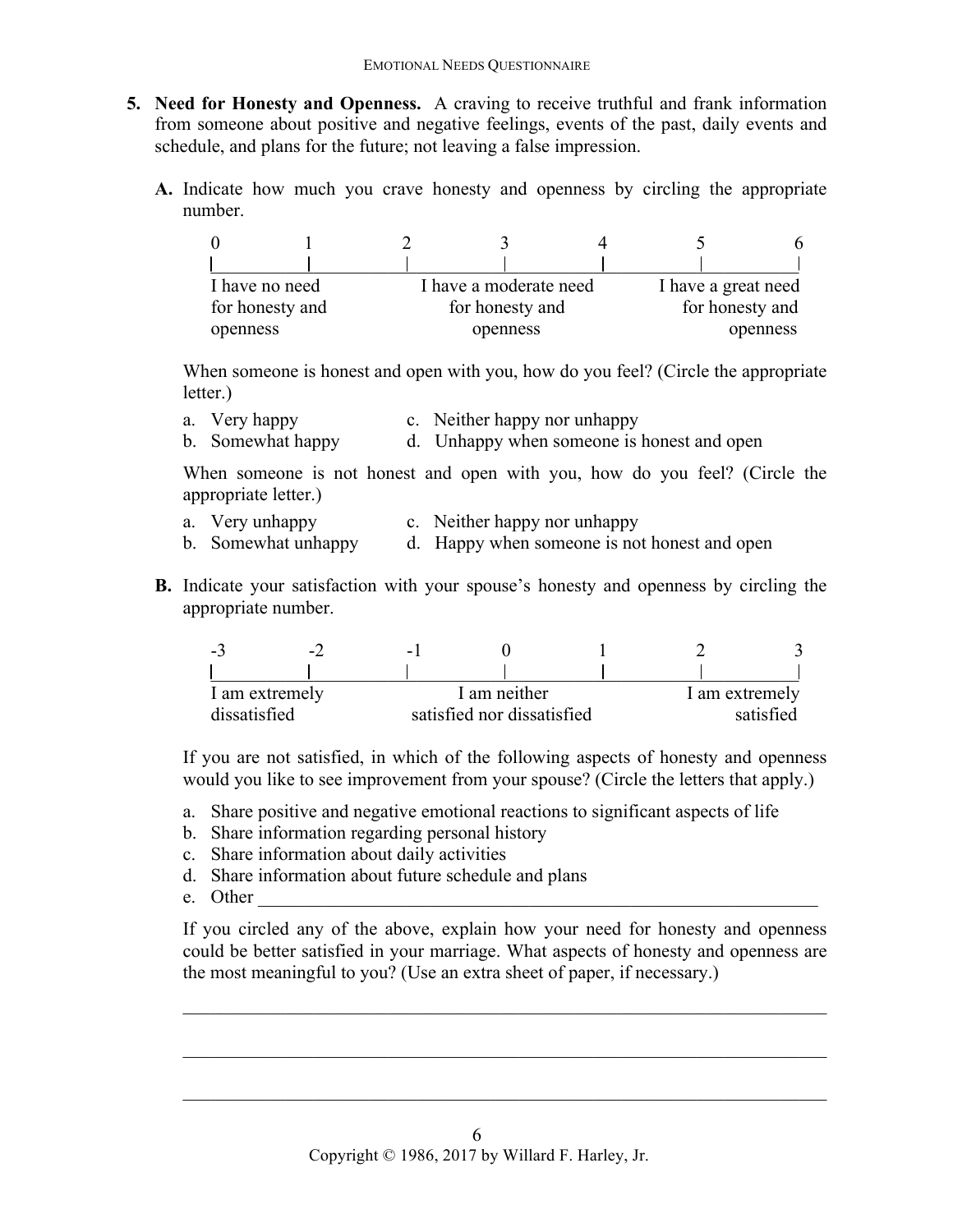- **6. Need for Physical Attractiveness.** A craving to observe someone whose physical appearance is aesthetically and/or sexually pleasing to you.
	- **A.** Indicate how much you crave physical attractiveness by circling the appropriate number.

| I have a moderate need<br>I have no need |  |              |                | I have a great need |                |              |  |
|------------------------------------------|--|--------------|----------------|---------------------|----------------|--------------|--|
| for physical                             |  | for physical |                |                     |                | for physical |  |
| attractiveness                           |  |              | attractiveness |                     | attractiveness |              |  |

When you observe someone who is physically attractive, how do you feel? (Circle the appropriate letter.)

a. Very happy c. Neither happy nor unhappy<br>b. Somewhat happy d. Unhappy when observing so d. Unhappy when observing someone attractive

When you do not have an opportunity to observe someone who is physically attractive, how do you feel? (Circle the appropriate letter.)

- a. Very unhappy c. Neither happy nor unhappy
- b. Somewhat unhappy d. Happy not to observe someone attractive
- **B.** Indicate your satisfaction with your spouse's physical attractiveness by circling the appropriate number.

| $-1$           | $\overline{\phantom{a}}$ | - 1 |                            |  |           |                |  |  |
|----------------|--------------------------|-----|----------------------------|--|-----------|----------------|--|--|
|                |                          |     |                            |  |           |                |  |  |
| I am extremely |                          |     | I am neither               |  |           | I am extremely |  |  |
| dissatisfied   |                          |     | satisfied nor dissatisfied |  | satisfied |                |  |  |

If you are not satisfied, in which of the following aspects of physical attractiveness would you like to see improvement from your spouse? (Circle the letters that apply.)

- a. Physical fitness and weight e. Physical hygiene
- b. Clothing style f. Facial makeup
- 

- 
- c. Hairstyle g. Tone of voice
- 
- d. Fragrance h. Other

If you circled any of the above, explain how your need for physical attractiveness could be better satisfied in your marriage. What specific aspects of physical attractiveness are the most meaningful to you? (Use an extra sheet of paper, if necessary.)

 $\mathcal{L}_\mathcal{L} = \mathcal{L}_\mathcal{L} = \mathcal{L}_\mathcal{L} = \mathcal{L}_\mathcal{L} = \mathcal{L}_\mathcal{L} = \mathcal{L}_\mathcal{L} = \mathcal{L}_\mathcal{L} = \mathcal{L}_\mathcal{L} = \mathcal{L}_\mathcal{L} = \mathcal{L}_\mathcal{L} = \mathcal{L}_\mathcal{L} = \mathcal{L}_\mathcal{L} = \mathcal{L}_\mathcal{L} = \mathcal{L}_\mathcal{L} = \mathcal{L}_\mathcal{L} = \mathcal{L}_\mathcal{L} = \mathcal{L}_\mathcal{L}$ 

 $\mathcal{L}_\text{max} = \frac{1}{2} \sum_{i=1}^n \mathcal{L}_\text{max}(\mathbf{z}_i - \mathbf{z}_i)$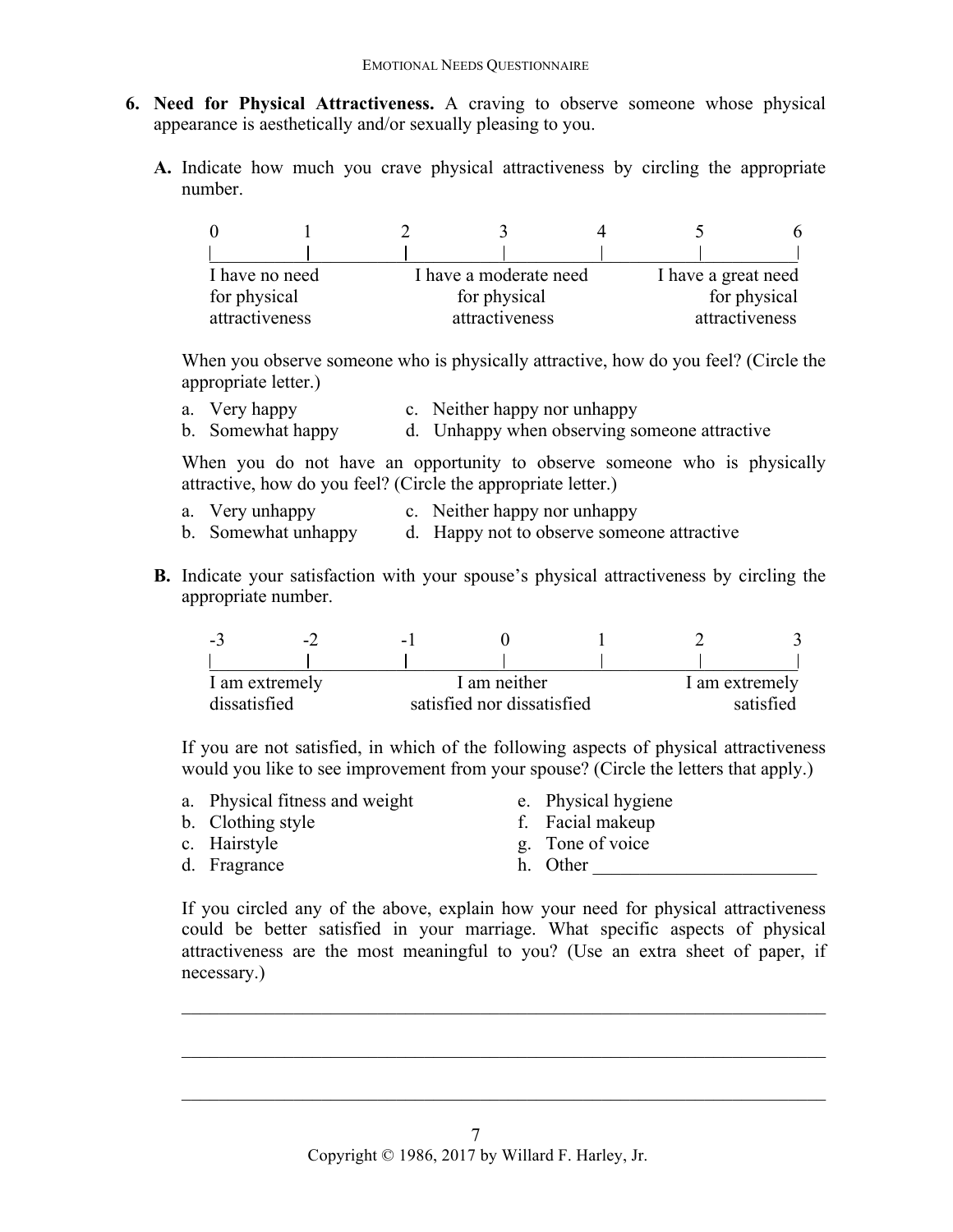- **7. Need for Financial Support.** A craving to receive help with financial resources to house, feed, and clothe your family.
	- **A.** Indicate how much you crave financial support by circling the appropriate number.

| I have no need        |  | I have a moderate need |                       |  | I have a great need   |  |  |
|-----------------------|--|------------------------|-----------------------|--|-----------------------|--|--|
| for financial support |  |                        | for financial support |  | for financial support |  |  |

If you crave financial support, how much financial support do you need? (Circle the appropriate letter.)

a. 100% b. 75% c. 50% d. 25% e. 0%

When you receive the financial support you need, how do you feel? (Circle the appropriate letter.)

| a. Very happy | c. Neither happy nor unhappy                             |
|---------------|----------------------------------------------------------|
|               | h Comovingt honore d Unhonore to require financially gun |

b. Somewhat happy d. Unhappy to receive financially support

When you do not receive the financial support you need, how do you feel? (Circle the appropriate letter.)

- a. Very unhappy c. Neither happy nor unhappy
- b. Somewhat unhappy d. Happy not to receive financial support
- **B.** Indicate your satisfaction with your spouse's financial support by circling the appropriate number.

| $\sim$ 2.      | $\overline{\phantom{0}}$ | - |              |                            |  |                |
|----------------|--------------------------|---|--------------|----------------------------|--|----------------|
|                |                          |   |              |                            |  |                |
| I am extremely |                          |   | I am neither |                            |  | I am extremely |
| dissatisfied   |                          |   |              | satisfied nor dissatisfied |  | satisfied      |

If you are not satisfied, in which of the following aspects of financial support would you like to see improvement from your spouse? (Circle the letters that apply.)

| a. Salary        | d. Work hours       |
|------------------|---------------------|
| b. Work travel   | e. Choice of career |
| c. Family budget | f. Other            |

If you circled any of the above, explain how your need for financial support could be better satisfied in your marriage. What specific aspects of financial support are the most meaningful to you? (Use an extra sheet of paper, if necessary.)

 $\mathcal{L}_\mathcal{L} = \mathcal{L}_\mathcal{L} = \mathcal{L}_\mathcal{L} = \mathcal{L}_\mathcal{L} = \mathcal{L}_\mathcal{L} = \mathcal{L}_\mathcal{L} = \mathcal{L}_\mathcal{L} = \mathcal{L}_\mathcal{L} = \mathcal{L}_\mathcal{L} = \mathcal{L}_\mathcal{L} = \mathcal{L}_\mathcal{L} = \mathcal{L}_\mathcal{L} = \mathcal{L}_\mathcal{L} = \mathcal{L}_\mathcal{L} = \mathcal{L}_\mathcal{L} = \mathcal{L}_\mathcal{L} = \mathcal{L}_\mathcal{L}$ 

 $\mathcal{L}_\mathcal{L} = \mathcal{L}_\mathcal{L} = \mathcal{L}_\mathcal{L} = \mathcal{L}_\mathcal{L} = \mathcal{L}_\mathcal{L} = \mathcal{L}_\mathcal{L} = \mathcal{L}_\mathcal{L} = \mathcal{L}_\mathcal{L} = \mathcal{L}_\mathcal{L} = \mathcal{L}_\mathcal{L} = \mathcal{L}_\mathcal{L} = \mathcal{L}_\mathcal{L} = \mathcal{L}_\mathcal{L} = \mathcal{L}_\mathcal{L} = \mathcal{L}_\mathcal{L} = \mathcal{L}_\mathcal{L} = \mathcal{L}_\mathcal{L}$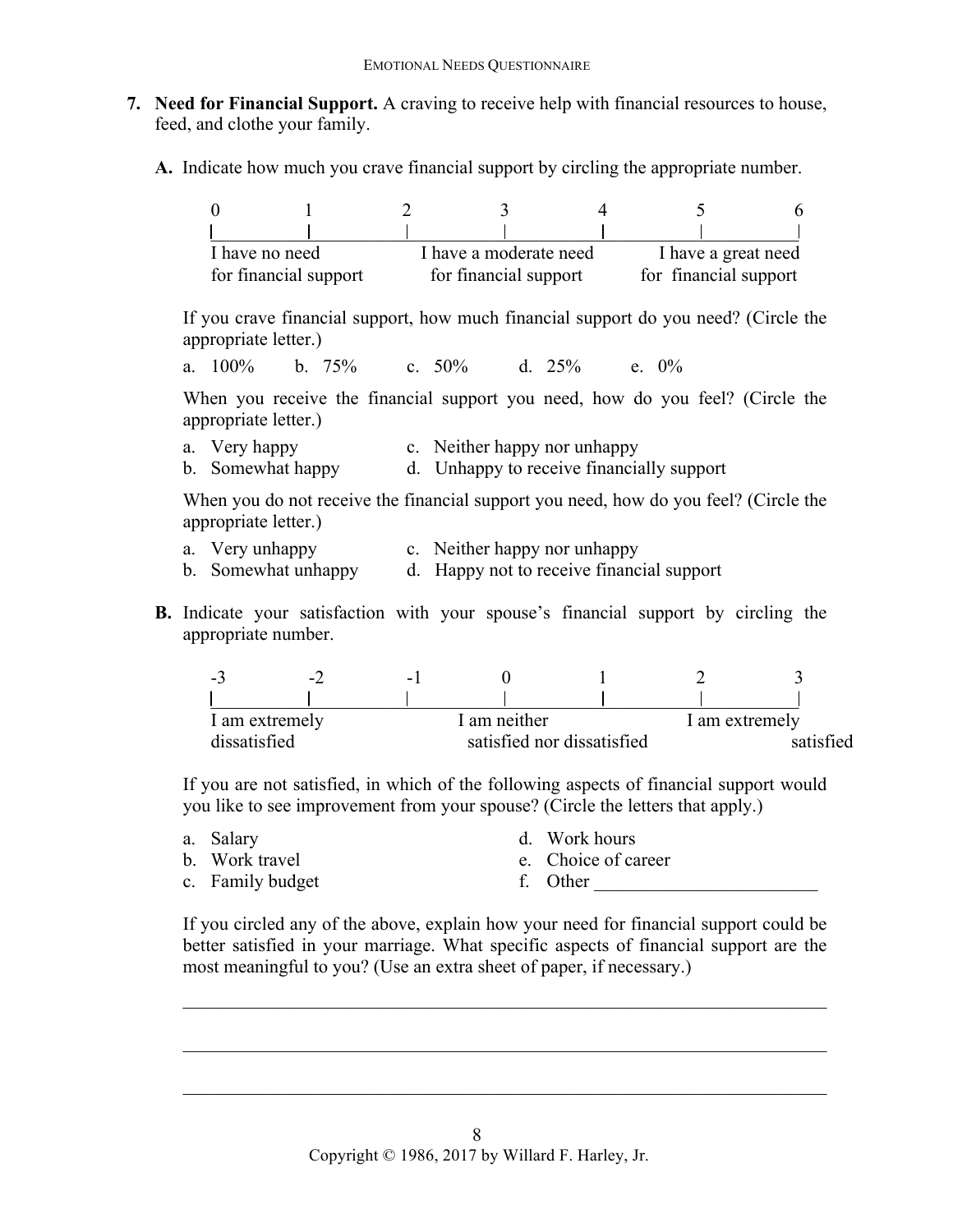- **8. Need for Domestic Support.** A craving to receive help with household tasks and care of the children (if any are at home).
	- **A.** Indicate how much you crave domestic support by circling the appropriate number.

| I have a moderate need<br>I have no need |  |         |              | I have a great need |  |              |
|------------------------------------------|--|---------|--------------|---------------------|--|--------------|
| for domestic                             |  |         | for domestic |                     |  | for domestic |
| support                                  |  | support |              |                     |  | support      |

If you crave domestic support, how much domestic support do you need? (Circle the appropriate letter.)

a. 100% b. 75% c. 50% d. 25% e. 0%

When you receive the domestic support you need, how do you feel? (Circle the appropriate letter.)

- a. Very happy c. Neither happy nor unhappy
- b. Somewhat happy d. Unhappy to receive domestic support

When you do not receive the domestic support you need, how do you feel? (Circle the appropriate letter.)

- a. Very unhappy c. Neither happy nor unhappy
- b. Somewhat unhappy d. Happy not to receive domestic support
- **B.** Indicate your satisfaction with your spouse's domestic support by circling the appropriate number.

| $-1$           | $\overline{\phantom{0}}$ | - 1          |                            |  |                |           |
|----------------|--------------------------|--------------|----------------------------|--|----------------|-----------|
|                |                          |              |                            |  |                |           |
| I am extremely |                          | I am neither |                            |  | I am extremely |           |
| dissatisfied   |                          |              | satisfied nor dissatisfied |  |                | satisfied |

If you are not satisfied, which of the following aspects of domestic support would you like to see improvement from your spouse? (Circle the letters that apply.)

|  | a. House cleaning<br>b. Laundry/ironing<br>c. Household shopping<br>d. Childcare |  | e. Household maintenance<br>f. Cooking/washing dishes<br>g. Family calendar<br>h. Other |
|--|----------------------------------------------------------------------------------|--|-----------------------------------------------------------------------------------------|
|--|----------------------------------------------------------------------------------|--|-----------------------------------------------------------------------------------------|

If you circled any of the above, explain how your need for domestic support could be better satisfied in your marriage. What specific aspects of domestic support are the most meaningful to you? (Use an extra sheet of paper, if necessary.)

 $\mathcal{L}_\text{max} = \frac{1}{2} \sum_{i=1}^n \mathcal{L}_\text{max}(\mathbf{z}_i - \mathbf{z}_i)$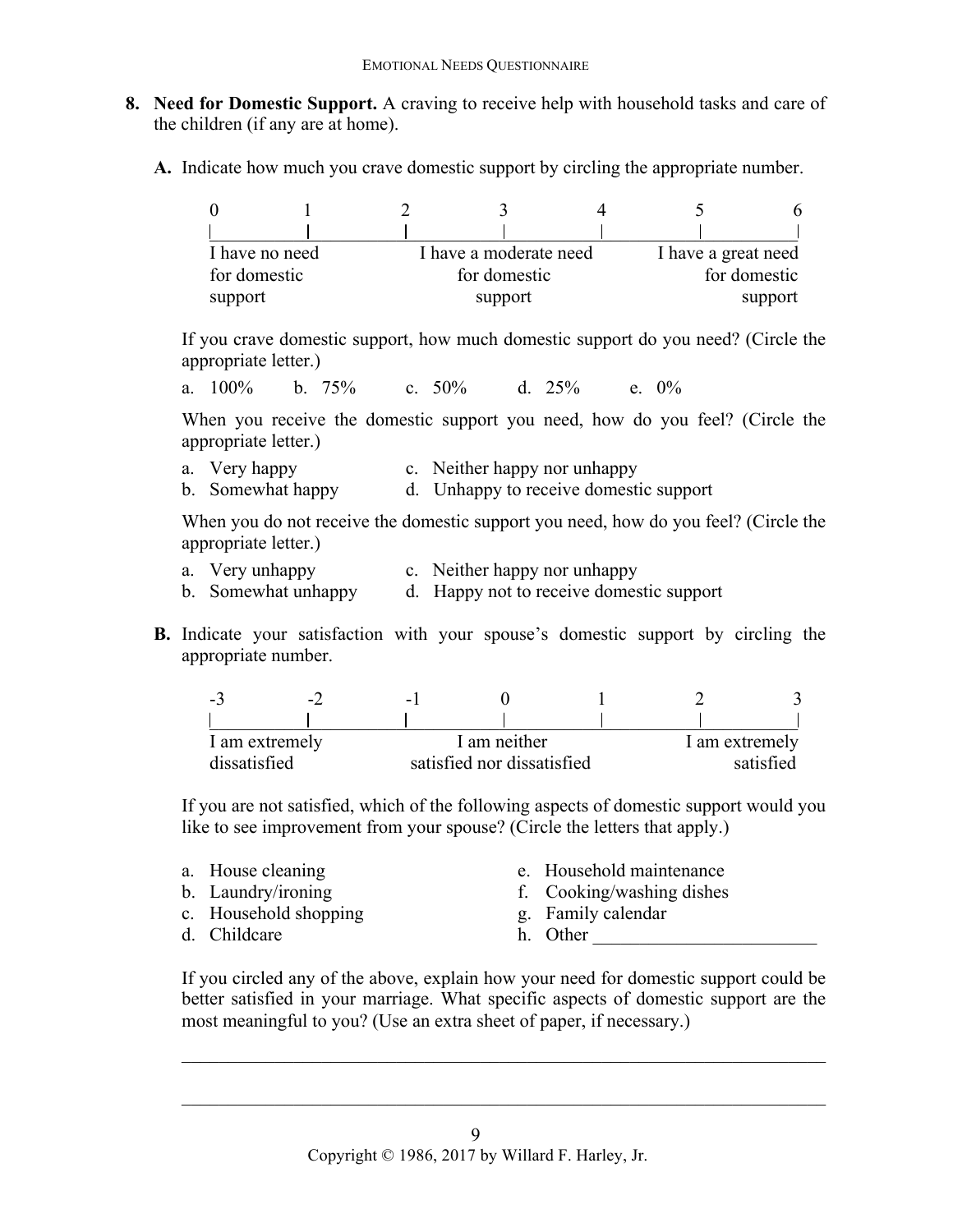- **9. Need for Family Commitment.** A craving to receive help with the moral and educational development of your children within the family unit.
	- **A.** Indicate how much you crave family commitment by circling the appropriate number:

| I have no need |  |  | I have a moderate need |  | I have a great need |            |  |
|----------------|--|--|------------------------|--|---------------------|------------|--|
| for family     |  |  | for family             |  |                     | for family |  |
| commitment     |  |  | commitment             |  |                     | commitment |  |

When you receive family commitment, how do you feel? (Circle the appropriate letter.)

- a. Very happy c. Neither happy nor unhappy
- b. Somewhat happy d. Unhappy to receive family commitment

When you do not receive family commitment, how do you feel? (Circle the appropriate letter.)

- 
- a. Very unhappy c. Neither happy nor unhappy<br>b. Somewhat unhappy d. Happy not to receive family d. Happy not to receive family commitment
- **B.** Indicate your satisfaction with your spouse's family commitment by circling the appropriate number.

| $-1$           | $\overline{z}$ | $-1$                       |  |  |                |           |
|----------------|----------------|----------------------------|--|--|----------------|-----------|
|                |                |                            |  |  |                |           |
| I am extremely |                | I am neither               |  |  | I am extremely |           |
| dissatisfied   |                | satisfied nor dissatisfied |  |  |                | satisfied |

If you are not satisfied, in which of the following aspects of family commitment would you like to see improvement from your spouse? (Circle the letters that apply.)

- a. Family time: (write number) hours each day/week (circle one)
- b. Skills in child-training methods to develop shared values
- c. Mutually acceptable disciplinary actions
- d. Family outings: \_\_\_\_\_ (write number) outings each day/week/month (circle one)
- e. Help with homework/education
- f. Other

If you circled any of the above, explain how your need for family commitment could be better satisfied in your marriage. What specific aspects of family commitment are the most meaningful to you? (Use an extra sheet of paper, if necessary.)

 $\mathcal{L}_\text{max} = \frac{1}{2} \sum_{i=1}^n \mathcal{L}_\text{max}(\mathbf{z}_i - \mathbf{z}_i)$ 

 $\mathcal{L}_\mathcal{L} = \mathcal{L}_\mathcal{L} = \mathcal{L}_\mathcal{L} = \mathcal{L}_\mathcal{L} = \mathcal{L}_\mathcal{L} = \mathcal{L}_\mathcal{L} = \mathcal{L}_\mathcal{L} = \mathcal{L}_\mathcal{L} = \mathcal{L}_\mathcal{L} = \mathcal{L}_\mathcal{L} = \mathcal{L}_\mathcal{L} = \mathcal{L}_\mathcal{L} = \mathcal{L}_\mathcal{L} = \mathcal{L}_\mathcal{L} = \mathcal{L}_\mathcal{L} = \mathcal{L}_\mathcal{L} = \mathcal{L}_\mathcal{L}$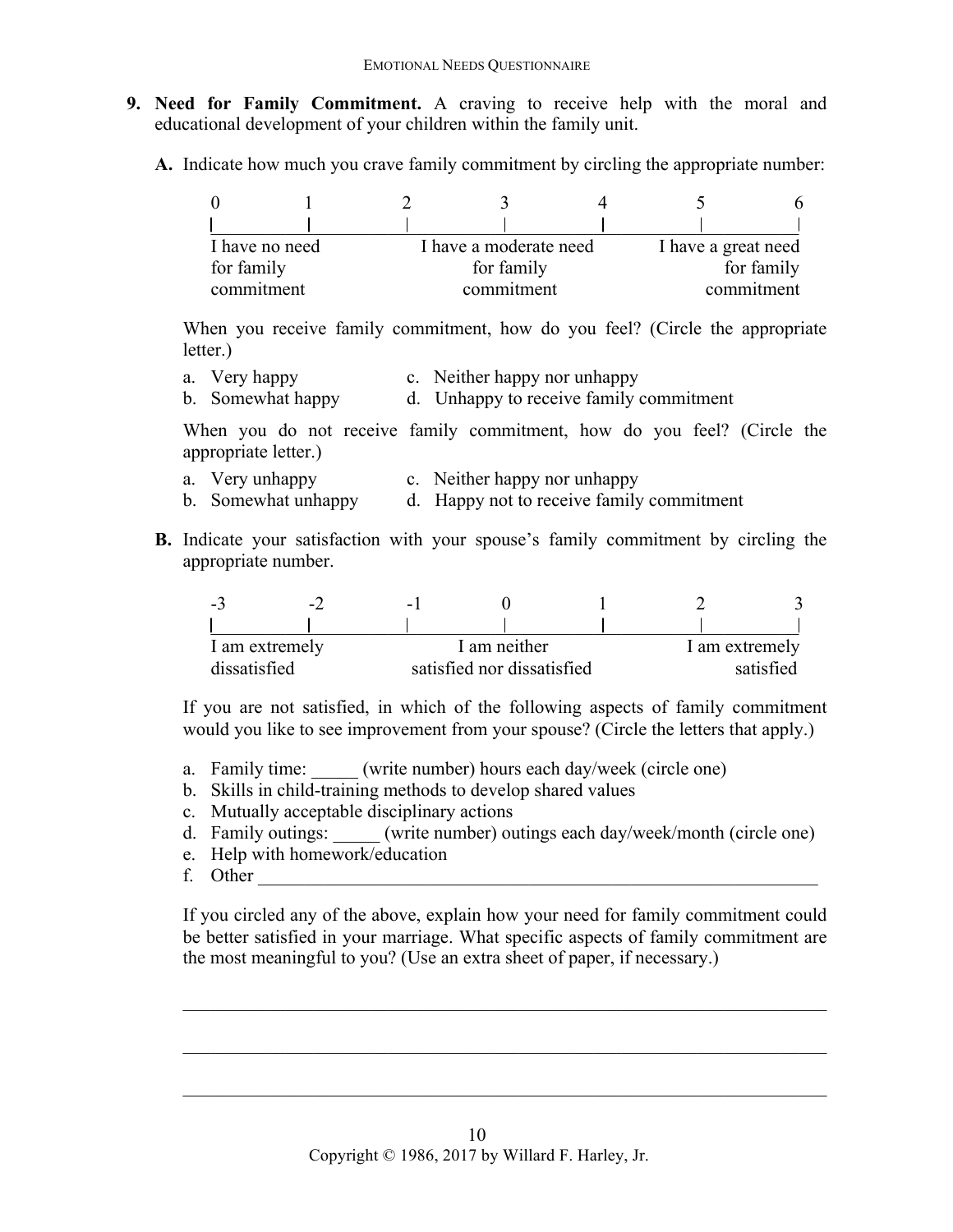## **10. Need of Admiration.** A craving to be shown respect, value, and appreciation.

**A.** Indicate how much you crave admiration by circling the appropriate number.

| I have no need | I have a moderate need |  | I have a great need |
|----------------|------------------------|--|---------------------|
| for admiration | for admiration         |  | for admiration      |

How often would you like to be admired?

\_\_\_\_\_\_\_\_\_\_\_\_\_\_\_ (write number) times each day/week/month (circle one).

When you are admired that often, how do you feel? (Circle the appropriate letter.)

- a. Very happy c. Neither happy nor unhappy
- b. Somewhat happy d. Unhappy to be admired

When you are not admired that often, how do you feel? (Circle the appropriate letter.)

- a. Very unhappy c. Neither happy nor unhappy
- b. Somewhat unhappy d. Happy not to be admired
- **B.** Indicate your satisfaction with your spouse's admiration toward you by circling the appropriate number.

| $-1$           | $\overline{\phantom{0}}$ | -            |                            |  |                |           |
|----------------|--------------------------|--------------|----------------------------|--|----------------|-----------|
|                |                          |              |                            |  |                |           |
| I am extremely |                          | I am neither |                            |  | I am extremely |           |
| dissatisfied   |                          |              | satisfied nor dissatisfied |  |                | satisfied |

My spouse gives me all the admiration I need. Yes No

I like the way my spouse admires me. Yes No

If your answer is no, in which of the following aspects of admiration would you like to see improvement from your spouse? (Circle the letters that apply.)

- a. Be appreciated more than anyone else
- b. Receive admiration while in the presence of others
- c. Receive texts or writing notes with admiring expressions
- d. Other:

If you circled any of the above, explain how your need for admiration could be better satisfied in your marriage. What specific aspects of admiration are the most meaningful to you? (Use an extra sheet of paper, if necessary.)

 $\mathcal{L}_\mathcal{L} = \mathcal{L}_\mathcal{L} = \mathcal{L}_\mathcal{L} = \mathcal{L}_\mathcal{L} = \mathcal{L}_\mathcal{L} = \mathcal{L}_\mathcal{L} = \mathcal{L}_\mathcal{L} = \mathcal{L}_\mathcal{L} = \mathcal{L}_\mathcal{L} = \mathcal{L}_\mathcal{L} = \mathcal{L}_\mathcal{L} = \mathcal{L}_\mathcal{L} = \mathcal{L}_\mathcal{L} = \mathcal{L}_\mathcal{L} = \mathcal{L}_\mathcal{L} = \mathcal{L}_\mathcal{L} = \mathcal{L}_\mathcal{L}$ 

 $\mathcal{L}_\mathcal{L} = \mathcal{L}_\mathcal{L} = \mathcal{L}_\mathcal{L} = \mathcal{L}_\mathcal{L} = \mathcal{L}_\mathcal{L} = \mathcal{L}_\mathcal{L} = \mathcal{L}_\mathcal{L} = \mathcal{L}_\mathcal{L} = \mathcal{L}_\mathcal{L} = \mathcal{L}_\mathcal{L} = \mathcal{L}_\mathcal{L} = \mathcal{L}_\mathcal{L} = \mathcal{L}_\mathcal{L} = \mathcal{L}_\mathcal{L} = \mathcal{L}_\mathcal{L} = \mathcal{L}_\mathcal{L} = \mathcal{L}_\mathcal{L}$